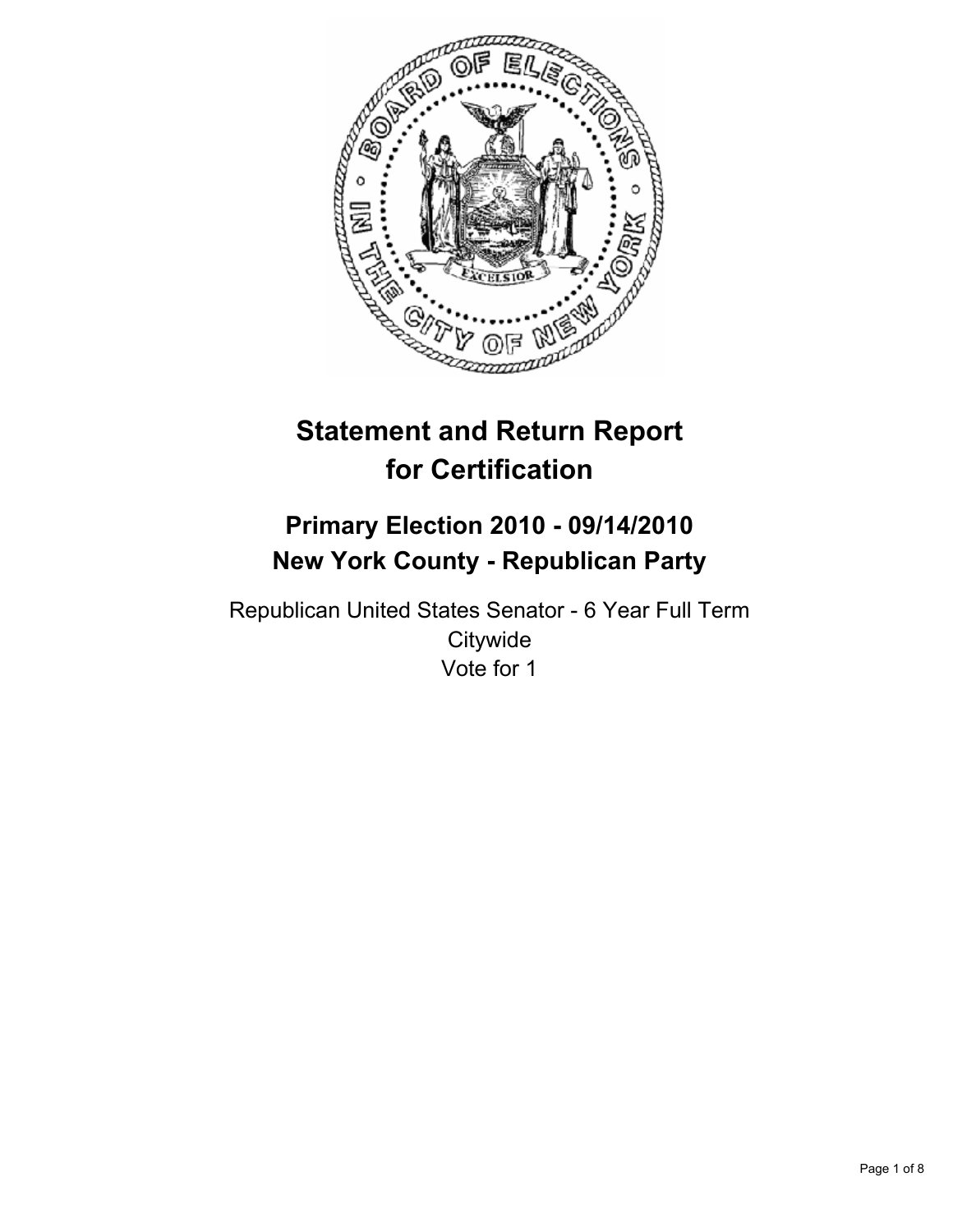

| PUBLIC COUNTER           | 491 |
|--------------------------|-----|
| <b>EMERGENCY</b>         | 1   |
| ABSENTEE/MILITARY        | 24  |
| <b>FEDERAL</b>           | 8   |
| <b>AFFIDAVIT</b>         | 4   |
| <b>GARY BERNTSEN</b>     | 211 |
| <b>JAY TOWNSEND</b>      | 235 |
| C, MALONEY (WRITE-IN)    | 1   |
| CHUCK GRAVES (WRITE-IN)  | 1   |
| DAVID MALPASS (WRITE-IN) | 1   |
| NIELESH SHAH (WRITE-IN)  | 1   |
| NO NAME (WRITE-IN)       | 2   |
| RUDY GIULIANI (WRITE-IN) | 1   |
| <b>Total Votes</b>       | 453 |

**Assembly District 65**

| <b>PUBLIC COUNTER</b>             | 1,851 |
|-----------------------------------|-------|
| <b>EMERGENCY</b>                  | 0     |
| ABSENTEE/MILITARY                 | 61    |
| <b>FEDERAL</b>                    | 29    |
| <b>AFFIDAVIT</b>                  | 36    |
| <b>GARY BERNTSEN</b>              | 714   |
| <b>JAY TOWNSEND</b>               | 909   |
| FRED KRAIES (WRITE-IN)            |       |
| <b>JOSEPH DIOGARDI (WRITE-IN)</b> |       |
| LARRY KUDLOW (WRITE-IN)           |       |
| LEFT BLANK (WRITE-IN)             |       |
| NO NAME (WRITE-IN)                | 8     |
| <b>Total Votes</b>                | 1,635 |

| <b>PUBLIC COUNTER</b>           | 525 |
|---------------------------------|-----|
| <b>EMERGENCY</b>                | 0   |
| ABSENTEE/MILITARY               | 16  |
| <b>FEDERAL</b>                  | 17  |
| AFFIDAVIT                       | 9   |
| <b>GARY BERNTSEN</b>            | 202 |
| <b>JAY TOWNSEND</b>             | 277 |
| CHUCK SCHUMER (WRITE-IN)        |     |
| <b>GEORGE PATAKI (WRITE-IN)</b> |     |
| <b>JESSICA BERK (WRITE-IN)</b>  |     |
| JOHN CLIFTON (WRITE-IN)         | 1   |
| NO NAME (WRITE-IN)              | 4   |
| <b>Total Votes</b>              | 487 |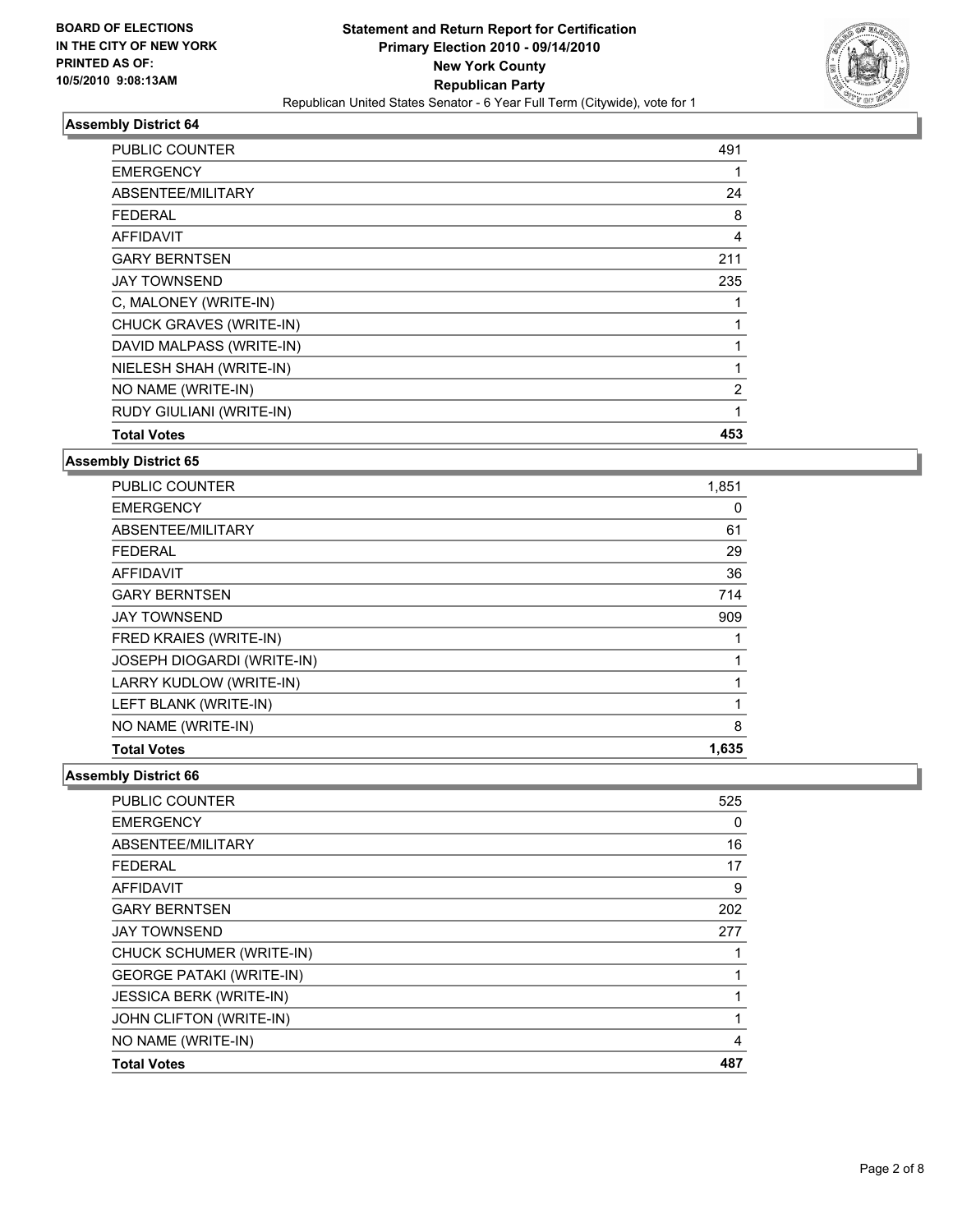

| <b>PUBLIC COUNTER</b>           | 869 |
|---------------------------------|-----|
| <b>EMERGENCY</b>                | 0   |
| ABSENTEE/MILITARY               | 22  |
| <b>FEDERAL</b>                  | 18  |
| <b>AFFIDAVIT</b>                | 19  |
| <b>GARY BERNTSEN</b>            | 336 |
| <b>JAY TOWNSEND</b>             | 408 |
| <b>GEORGE PAKAKI (WRITE-IN)</b> |     |
| LLOYD BLANKFIEN (WRITE-IN)      |     |
| MATTHEW ZUCKER (WRITE-IN)       | 1   |
| NO NAME (WRITE-IN)              | 12  |
| RON PAUL (WRITE-IN)             | 3   |
| <b>Total Votes</b>              | 762 |

#### **Assembly District 68**

| PUBLIC COUNTER                | 269 |
|-------------------------------|-----|
| <b>EMERGENCY</b>              | 0   |
| ABSENTEE/MILITARY             | 32  |
| <b>FEDERAL</b>                | 1   |
| <b>AFFIDAVIT</b>              | 6   |
| <b>GARY BERNTSEN</b>          | 89  |
| <b>JAY TOWNSEND</b>           | 150 |
| <b>ANYONE ELSE (WRITE-IN)</b> |     |
| EDWARD GIBBS (WRITE-IN)       |     |
| KRISTEN GILLIBRAND (WRITE-IN) |     |
| NO NAME (WRITE-IN)            | 3   |
| <b>Total Votes</b>            | 245 |

| <b>PUBLIC COUNTER</b>   | 350 |
|-------------------------|-----|
| <b>EMERGENCY</b>        |     |
| ABSENTEE/MILITARY       | 19  |
| <b>FEDERAL</b>          | 11  |
| <b>AFFIDAVIT</b>        |     |
| <b>GARY BERNTSEN</b>    | 147 |
| <b>JAY TOWNSEND</b>     | 179 |
| BILL PERKINS (WRITE-IN) |     |
| JIM RUSSELL (WRITE-IN)  |     |
| NO NAME (WRITE-IN)      | 3   |
| <b>Total Votes</b>      | 331 |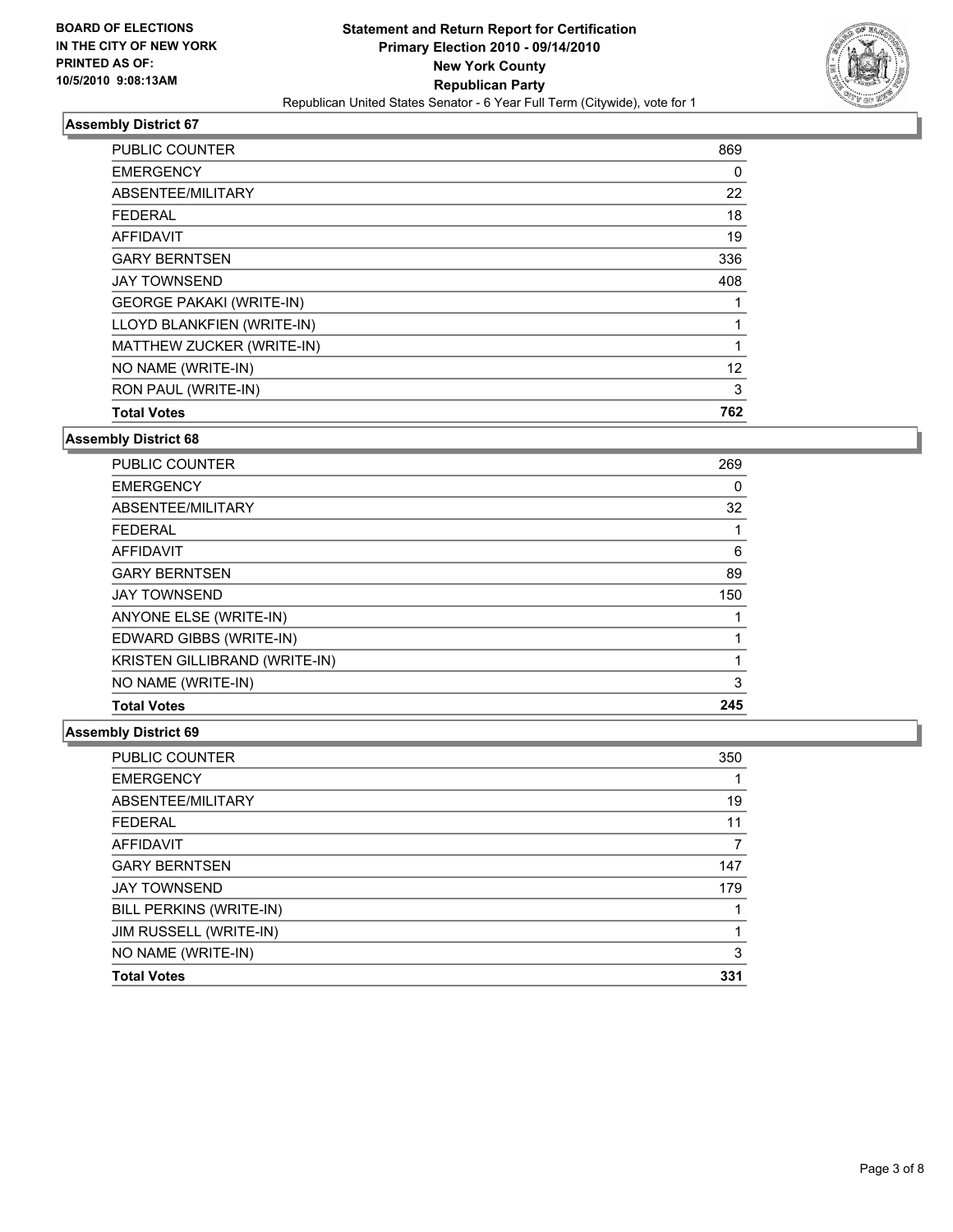

| <b>PUBLIC COUNTER</b>         | 110 |
|-------------------------------|-----|
| <b>EMERGENCY</b>              |     |
| ABSENTEE/MILITARY             | 20  |
| FEDERAL                       |     |
| AFFIDAVIT                     | 4   |
| <b>GARY BERNTSEN</b>          | 47  |
| <b>JAY TOWNSEND</b>           | 70  |
| HEATHER L. TORRENT (WRITE-IN) |     |
| JAIME CASSAUECHIA (WRITE-IN)  |     |
| RUDY GULIANI (WRITE-IN)       |     |
| <b>Total Votes</b>            | 120 |

# **Assembly District 71**

| <b>PUBLIC COUNTER</b>     | 192            |
|---------------------------|----------------|
| <b>EMERGENCY</b>          | 0              |
| ABSENTEE/MILITARY         | 22             |
| <b>FEDERAL</b>            | 6              |
| <b>AFFIDAVIT</b>          | 10             |
| <b>GARY BERNTSEN</b>      | 90             |
| <b>JAY TOWNSEND</b>       | 99             |
| ANNA LEWIS (WRITE-IN)     | 1              |
| CECIL LEVIN (WRITE-IN)    | 1              |
| CHAD HOPKOVITZ (WRITE-IN) | 1              |
| JAY TOWNSEND (WRITE-IN)   | $\overline{2}$ |
| JOHN HOLEWA (WRITE-IN)    | 1              |
| MARK LEVINE (WRITE-IN)    | 1              |
| NO NAME (WRITE-IN)        | 3              |
| SMICKLE (WRITE-IN)        | $\overline{2}$ |
| <b>Total Votes</b>        | 201            |

| PUBLIC COUNTER       | 133 |
|----------------------|-----|
| <b>EMERGENCY</b>     | 0   |
| ABSENTEE/MILITARY    | 11  |
| <b>FEDERAL</b>       | 8   |
| AFFIDAVIT            | 3   |
| <b>GARY BERNTSEN</b> | 57  |
| <b>JAY TOWNSEND</b>  | 74  |
| G BENSEN (WRITE-IN)  |     |
| <b>Total Votes</b>   | 132 |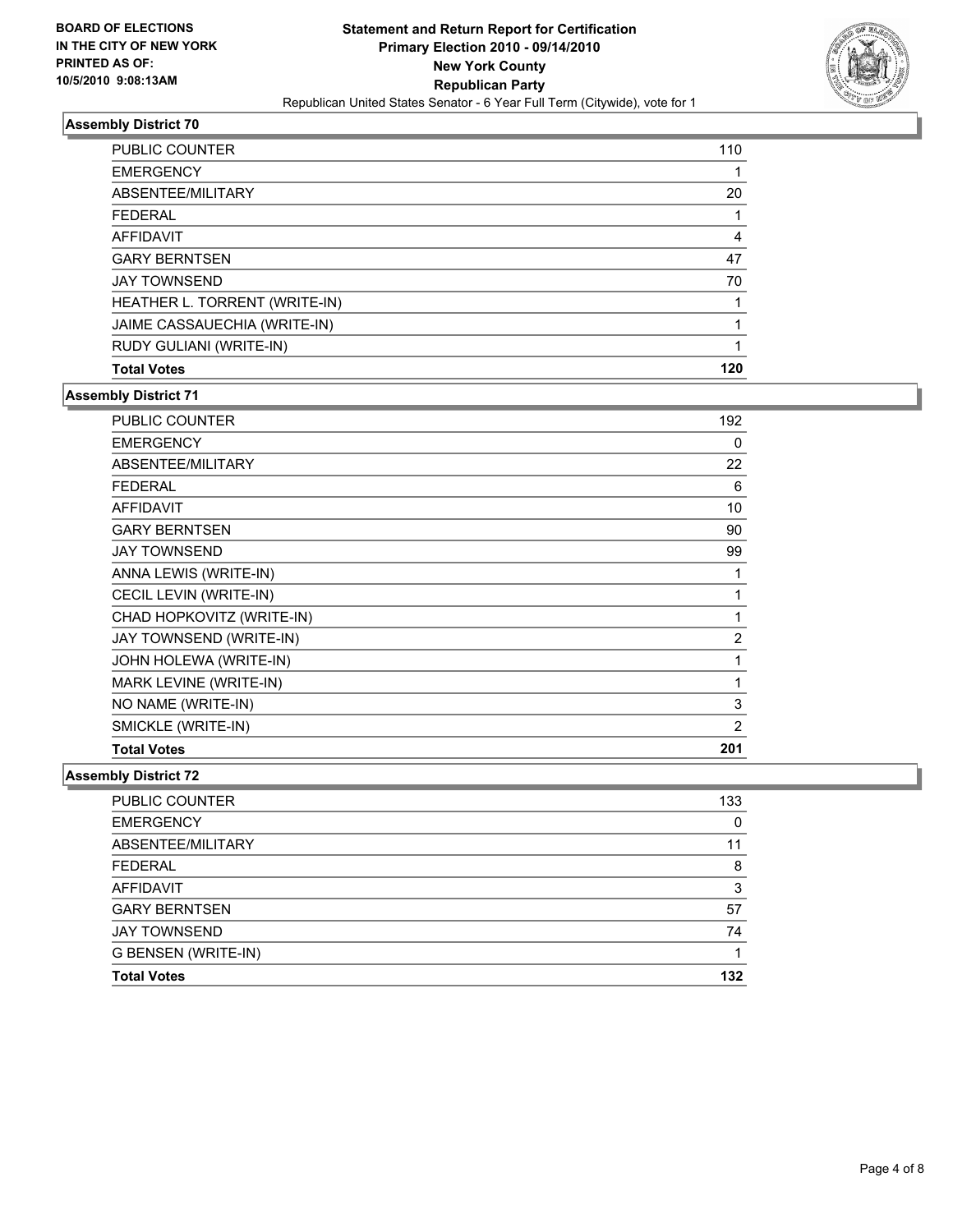

| PUBLIC COUNTER               | 2,209 |
|------------------------------|-------|
| <b>EMERGENCY</b>             | 0     |
| ABSENTEE/MILITARY            | 72    |
| <b>FEDERAL</b>               | 41    |
| <b>AFFIDAVIT</b>             | 33    |
| <b>GARY BERNTSEN</b>         | 805   |
| <b>JAY TOWNSEND</b>          | 1,088 |
| CANDIDATO ANOTADO (WRITE-IN) |       |
| DAVID MALPASS (WRITE-IN)     | 1     |
| G. BERNSEN (WRITE-IN)        | 1     |
| JOHN KELLY FLYNN (WRITE-IN)  | 1     |
| MALPASS (WRITE-IN)           | 2     |
| MARC MOKASEY (WRITE-IN)      | 1     |
| MAYOR BLOOMBERG (WRITE-IN)   | 1     |
| NO NAME (WRITE-IN)           | 9     |
| PATRICK MCSTAY (WRITE-IN)    | 1     |
| STEPHEN DAY (WRITE-IN)       | 1     |
| <b>Total Votes</b>           | 1,912 |

| <b>PUBLIC COUNTER</b>      | 988 |
|----------------------------|-----|
| <b>EMERGENCY</b>           | 0   |
| ABSENTEE/MILITARY          | 39  |
| <b>FEDERAL</b>             | 12  |
| <b>AFFIDAVIT</b>           | 20  |
| <b>GARY BERNTSEN</b>       | 379 |
| <b>JAY TOWNSEND</b>        | 485 |
| CAROLYN KENNEDY (WRITE-IN) |     |
| CHLOE MEAD (WRITE-IN)      | 1   |
| J JERK (WRITE-IN)          | 1   |
| NO NAME (WRITE-IN)         | 22  |
| <b>Total Votes</b>         | 889 |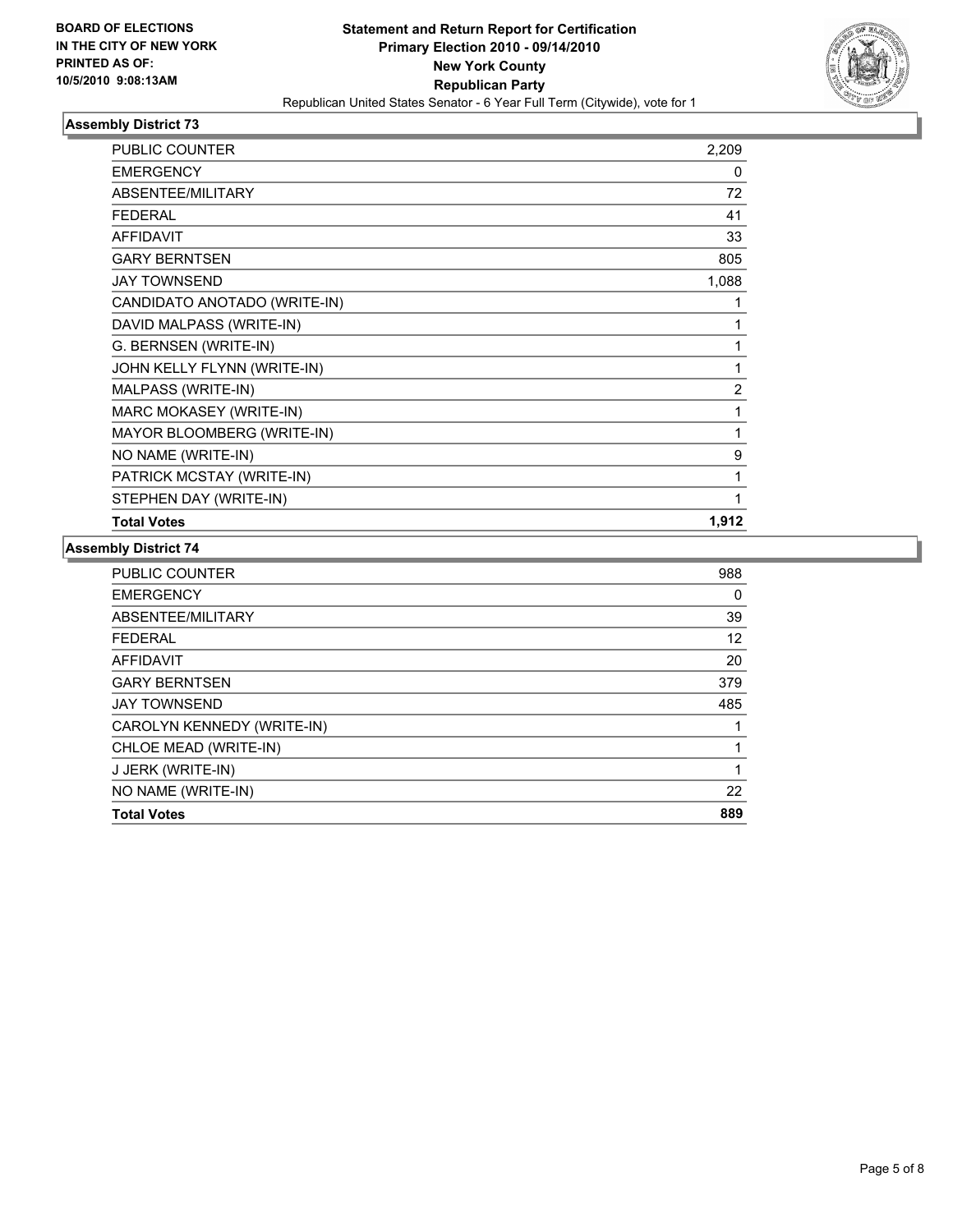

| PUBLIC COUNTER                 | 853 |
|--------------------------------|-----|
| <b>EMERGENCY</b>               | 0   |
| ABSENTEE/MILITARY              | 27  |
| <b>FEDERAL</b>                 | 22  |
| <b>AFFIDAVIT</b>               | 18  |
| <b>GARY BERNTSEN</b>           | 327 |
| <b>JAY TOWNSEND</b>            | 442 |
| CHARLES SCHUMER (WRITE-IN)     | 1   |
| DAVID MALPASS (WRITE-IN)       | 1   |
| <b>GEORGE DEMOS (WRITE-IN)</b> | 1   |
| MIGUEL ACEVEDO (WRITE-IN)      | 1   |
| NO NAME (WRITE-IN)             | 5   |
| RENGAL (WRITE-IN)              | 1   |
| TOM JONES (WRITE-IN)           | 1   |
| <b>Total Votes</b>             | 780 |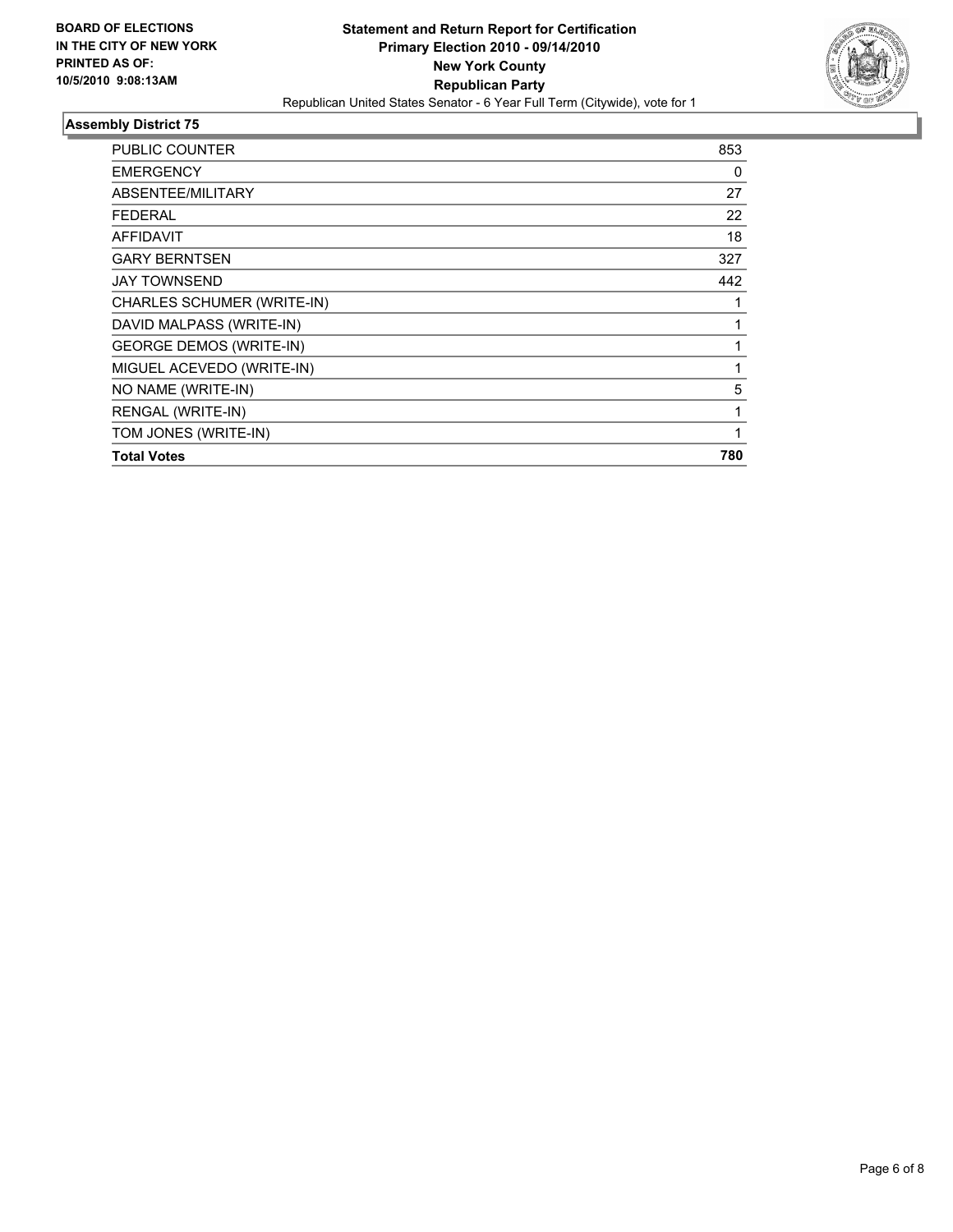

#### **Total for Republican United States Senator - 6 Year Full Term (Citywide) - New York County**

| PUBLIC COUNTER                  | 8,840 |
|---------------------------------|-------|
| EMERGENCY                       | 3     |
| ABSENTEE/MILITARY               | 365   |
| <b>FEDERAL</b>                  | 174   |
| AFFIDAVIT                       | 169   |
| <b>GARY BERNTSEN</b>            | 3,404 |
| <b>JAY TOWNSEND</b>             | 4,416 |
| ANNA LEWIS (WRITE-IN)           | 1     |
| <b>ANYONE ELSE (WRITE-IN)</b>   | 1     |
| BILL PERKINS (WRITE-IN)         | 1     |
| C, MALONEY (WRITE-IN)           | 1     |
| CANDIDATO ANOTADO (WRITE-IN)    | 1     |
| CAROLYN KENNEDY (WRITE-IN)      | 1     |
| CECIL LEVIN (WRITE-IN)          | 1     |
| CHAD HOPKOVITZ (WRITE-IN)       | 1     |
| CHARLES SCHUMER (WRITE-IN)      | 1     |
| CHLOE MEAD (WRITE-IN)           | 1     |
| CHUCK GRAVES (WRITE-IN)         | 1     |
| CHUCK SCHUMER (WRITE-IN)        | 1     |
| DAVID MALPASS (WRITE-IN)        | 3     |
| EDWARD GIBBS (WRITE-IN)         | 1     |
| FRED KRAIES (WRITE-IN)          | 1     |
| G BENSEN (WRITE-IN)             | 1     |
| G. BERNSEN (WRITE-IN)           | 1     |
| <b>GEORGE DEMOS (WRITE-IN)</b>  | 1     |
| <b>GEORGE PAKAKI (WRITE-IN)</b> | 1     |
| <b>GEORGE PATAKI (WRITE-IN)</b> | 1     |
| HEATHER L. TORRENT (WRITE-IN)   | 1     |
| J JERK (WRITE-IN)               | 1     |
| JAIME CASSAUECHIA (WRITE-IN)    | 1     |
| JAY TOWNSEND (WRITE-IN)         | 2     |
| JESSICA BERK (WRITE-IN)         | 1     |
| JIM RUSSELL (WRITE-IN)          | 1     |
| JOHN CLIFTON (WRITE-IN)         | 1     |
| JOHN HOLEWA (WRITE-IN)          | 1     |
| JOHN KELLY FLYNN (WRITE-IN)     | 1     |
| JOSEPH DIOGARDI (WRITE-IN)      | 1     |
| KRISTEN GILLIBRAND (WRITE-IN)   | 1     |
| LARRY KUDLOW (WRITE-IN)         | 1     |
| LEFT BLANK (WRITE-IN)           | 1     |
| LLOYD BLANKFIEN (WRITE-IN)      | 1     |
| MALPASS (WRITE-IN)              | 2     |
| MARC MOKASEY (WRITE-IN)         | 1     |
| MARK LEVINE (WRITE-IN)          | 1     |
| MATTHEW ZUCKER (WRITE-IN)       | 1     |
| MAYOR BLOOMBERG (WRITE-IN)      | 1     |